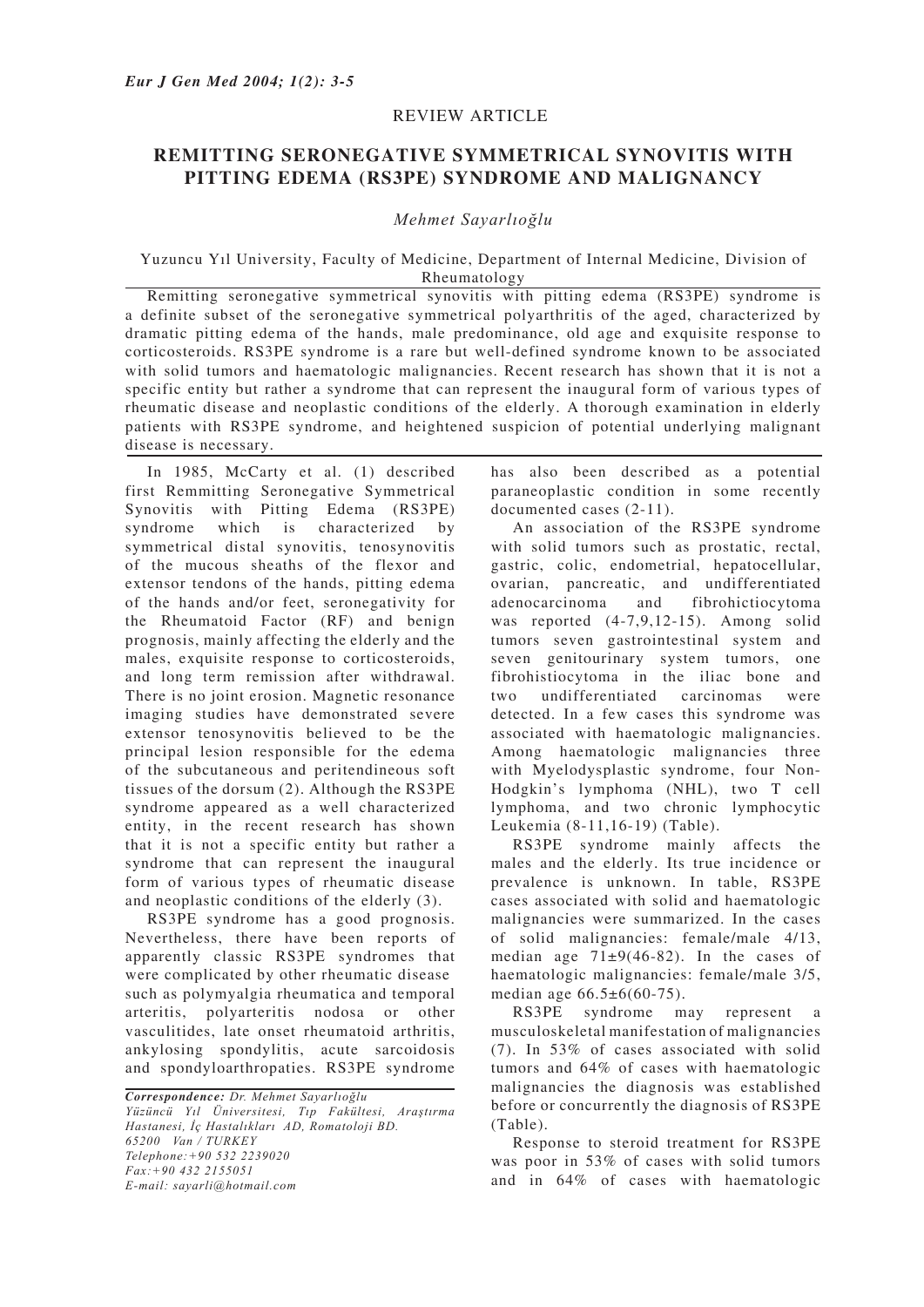|                                        | Hematologic              | Solid          |
|----------------------------------------|--------------------------|----------------|
| Gender (female/male)                   | 3/5                      | 4/13           |
| Not available                          | 3                        | $\blacksquare$ |
| Median age                             | $66.5 \pm 6$             | $71 + 9$       |
| Duration (malignancy-RS3PE)            |                          |                |
| Before                                 | 4                        | 2              |
| Concurrent                             | 3                        | 7              |
| After                                  | $\overline{4}$           | 8              |
| Type of malignancy                     |                          |                |
| Non Hodgkin Lymphoma                   | 4                        |                |
| Chronic Lymphocytic Leukemia           | $\overline{2}$           |                |
| T cell lymhoma                         | $\overline{2}$           |                |
| Myelodysplastic syndrome               | 3                        |                |
| Genito Urinary                         |                          | 7              |
| Gastrointestinal                       |                          | 7              |
| Undifferentiated                       |                          | $\overline{2}$ |
| Another                                |                          | 1              |
| Site of pitting edema                  |                          |                |
| Only both hands                        | 4                        | 8              |
| Both hands and feet                    | 4                        | 4              |
| Both hands +/- NA                      | 3                        | $\mathbf{1}$   |
| Left foot                              |                          | 1              |
| Both hands and pretibial area          |                          | 1              |
| Both hands, feet, ankles, and knees    |                          | $\mathbf{1}$   |
| Both hands, feet, and pretibial area   |                          | 1              |
| Response of RS3PE to steroid treatment |                          |                |
| Poor response                          | 7                        | $\overline{9}$ |
| Good response                          | $\overline{4}$           | 7              |
| Not available                          | $\overline{\phantom{0}}$ | 1              |
| Response of RS3PE to cancer therapy    |                          |                |
| Complete response                      | 7                        | 8              |
| Poor response                          |                          | 1              |
| Not available                          | 4                        | 8              |
| Survival after the diagnosis of RS3PE  |                          |                |
| Dead                                   | 3                        | 12             |
| Mean time, months                      |                          | 9±5            |
| Cause of death                         |                          |                |
| Sepsis                                 | 1                        |                |
| Congestive heart failure               | $\mathbf{1}$             |                |
| Metastatic dissemination               |                          | 8              |
| Pneumonia                              |                          | $\mathbf{1}$   |
| Not available                          | $\mathbf{1}$             |                |

**Table 1. Summary of the available data concerning malignancy associated RS3PE syndrome cases available in the English literature; hematological malignancies; 8-11, 16-19, solid tumors; 4-7,9,12-15**

malignancies (Table). Patients with idiopathic RS3PE showed an excellent response to low doses of corticosteroids compared to the poor response of the RS3PE patients with associated neoplasia. In some reported cases while RS3PE was relieved with steroid treatment before treatment of malignancy (5,16-18), some others either did not respond to steroid treatment or recurred under this treatment (4,6-11,13,14). In almost all case reports with treatment response details available, after successful treatment

of underlying malignancy complete recovery of the joint findings were noticed (4,9- 12,14,17). In all but one distal swelling with pitting edema rapidly remitted, confirming the paraneoplastic nature of the condition.

Since cancer is also common in the elderly, the association of RS3PE and malignancy may well be a coincidence. However, unlike several reports of RS3PE with a benign course and good response to low dose corticosteroid, RS3PE associated with cancer only seems to respond or resolve after successful treatment